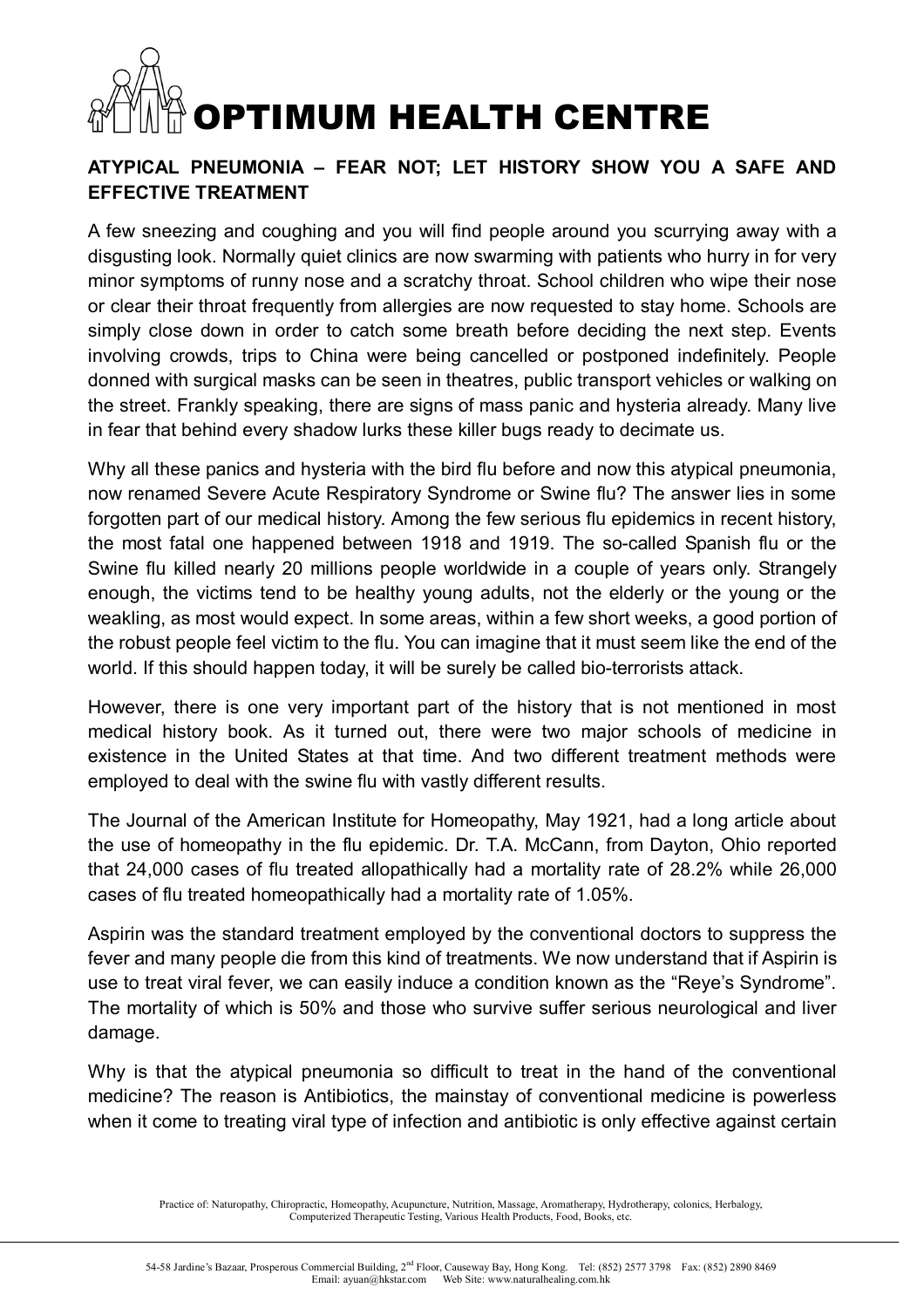types of bacterial infection.

Homeopathy, which was developed by Dr. Samuel Hahnemann about 200 years ago, adopted a totally different approach to treating diseases. In Homeopathy, the patient and the totality of symptoms manifested in the patient guides the selection of medicine and its effectiveness is not limited by whether the disease is bacterial or viral in nature.

We all clearly understand that maggots came from decaying matter; stagnant water bred mosquitoes, cockroaches gathered in garbage. The cause and effect is quite obvious. Disease cannot thrive in a clean environment.

Bacteria and viruses are nature's scavenger. By wiping out natures scavenger with insecticides, antibiotics, chemicals, we disrupt the eco-balance and aura of the earth and nature will adapt by creating more virulent bacteria and viruses in protest.

It is only through a rational understanding of the real causes of diseases can we effectively keep diseases under control, and elevate the health of mankind.

Atypical pneumonia differs in symptoms from ordinary pneumonia. Symptoms are similar to general influenza but persist for several weeks. Symptoms include sore throat, dry cough, headache, fever, aching muscle, and respiratory distress. One only need to follow the homeopathic principle of "Like cures like" and prescribe according to the characteristic symptoms of the patient, as well as the disease, will we be able to obtain rapid and permanent cure.

By way of introduction as to how homeopathic remedy is applied individually, we will give the following examples for treating atypical pneumonia:

**ACONITE NAPELLUS** – disease commonly developed as a result of cold dry exposure. Symptoms develop rapidly with high fever after chill. The fever peaks around mid night with hard, tense pulse. Cough is dry with tearing pain. There is restlessness and anxiety and the feeling that death is imminent. Patients tend to be young and robust. Aconite is most effective when apply early within first 24 hours with the onset of the disease before pneumonia symptoms develop.

**BRYONIA ALBUM** – In the Bryonia pneumonias there is usually a history of a fairly gradual onset. The kind of story you get is that the patient had been out of sorts for a day or two, complaining of indefinite feelings of malaise, and then that one morning he woke feeling thoroughly ill, very often with an attack of sneezing a feeling of blocking in the head. During the morning he felt shivery, he may have had an actual rigor, and by the afternoon he had a good going temperature.

When you see Bryonia pneumonia the impression you get is of a definitely congested, heavy looking sleepy-looking patient. The face is somewhat dusky in color. The patient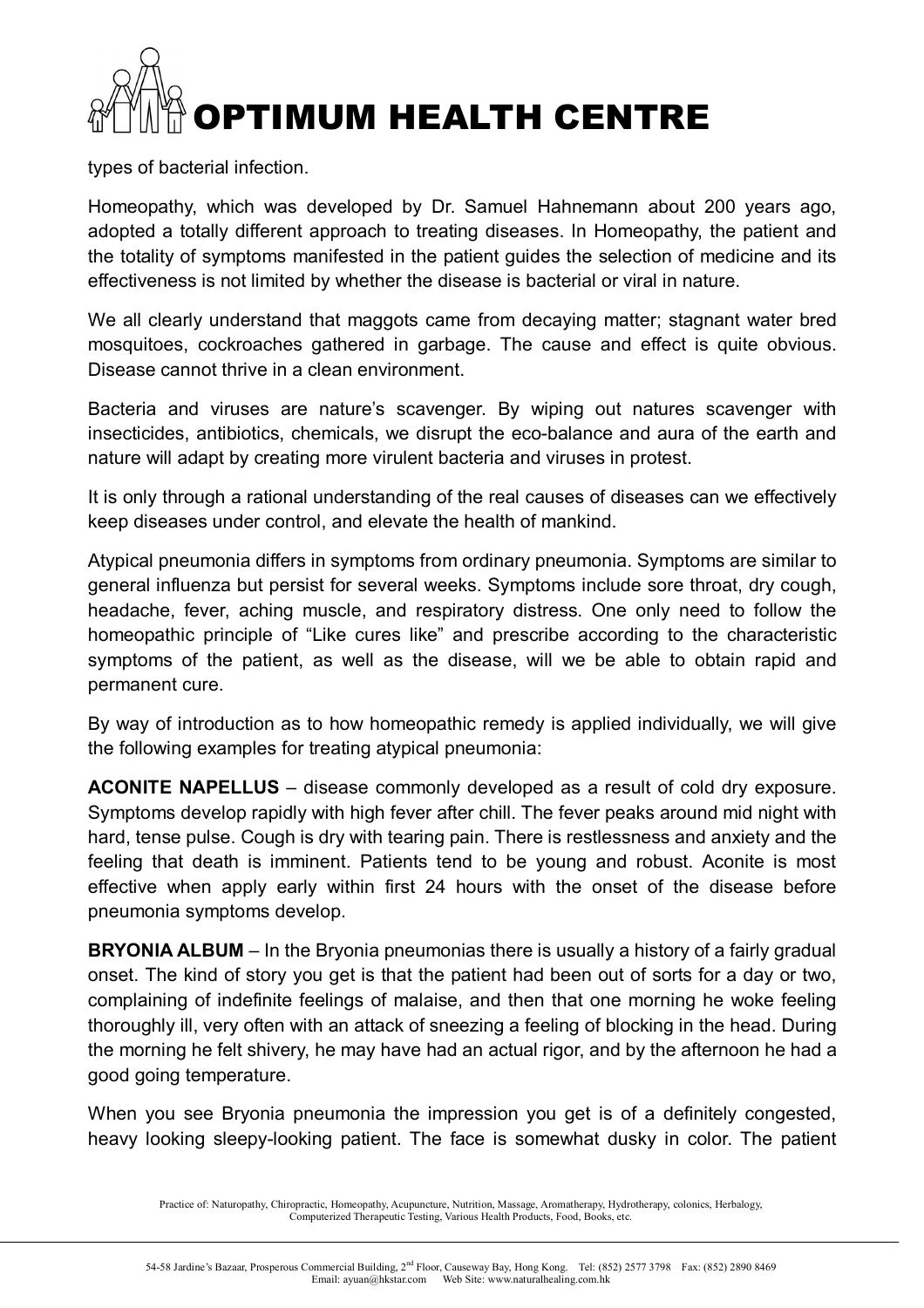feels hot, and usually has a hot, damp sweat. It is not a profuse perspiration but the skin is hot and damp. Twelve to twenty-four hours later you very often get a dusky appearance of the extremities. About the same time you find the lips are beginning to turn dusky in color, and they soon tend to become dry and to crack. They have somewhat swollen appearance.

The patient very often complains of a rather intense frontal headache that settles down over the eyes. Often it is much more a feeling of weight than of actual pain, but it becomes painful on any movement or exertion, such as talking or sitting up. They become giddy and somewhat faint on sitting up.

In these Bryonia pneumonias you always find a heavy, thick, white coating on a dry tongue; the mouth feels dry and the patient is very thirst. Very often there is a bitter taste in the mouth, and the main desire is for large quantities of cold water.

Bryonia patients look heavy and dull and they very definitely dislike being disturbed at all. They resent having to do anything, for instance, having to move, or having to turn over to be examined. They dislike having to talk, and talking upsets them and makes them worse. They are very short tempered and they are difficult to satisfy. They often ask for something and refuses when it is brought to them, they are thoroughly cross-grained. They easily become annoyed, and if they are annoyed it always aggravates their physical condition.

You are very liable to get a pleuro-pneumonia in Bryonia rather than a straight pneumonia, with very sharp, intense, pleuritic pain.

The pneumonia pain tends to be on the right side and they feel better lying on the right painful side.

When the patient coughs- which he does a great deal- he has intense pain in the chest, and it is then that you see the Bryonia picture of the patient sitting up in bed trying to hold the chest with his hands to keep it quiet while he is coughing.

The breathing of the Bryonia patient is always very short. He takes short, panting breaths, keeping the breathing as shallow as possible because any movement of the chest wall hurts.

There is a certain amount of irritation in the throat and the patients mostly have a rather hoarse voice.

Bryonia patients think about their work even when they are sick.

They are hot blooded. They feel hot and uncomfortable in a hot atmosphere.

If the room is too warm it will aggravate their cough, and they very much prefer a cold room and a current of air.

Bryonia pneumonia is commonest in the spring than in the real cold wintry weather.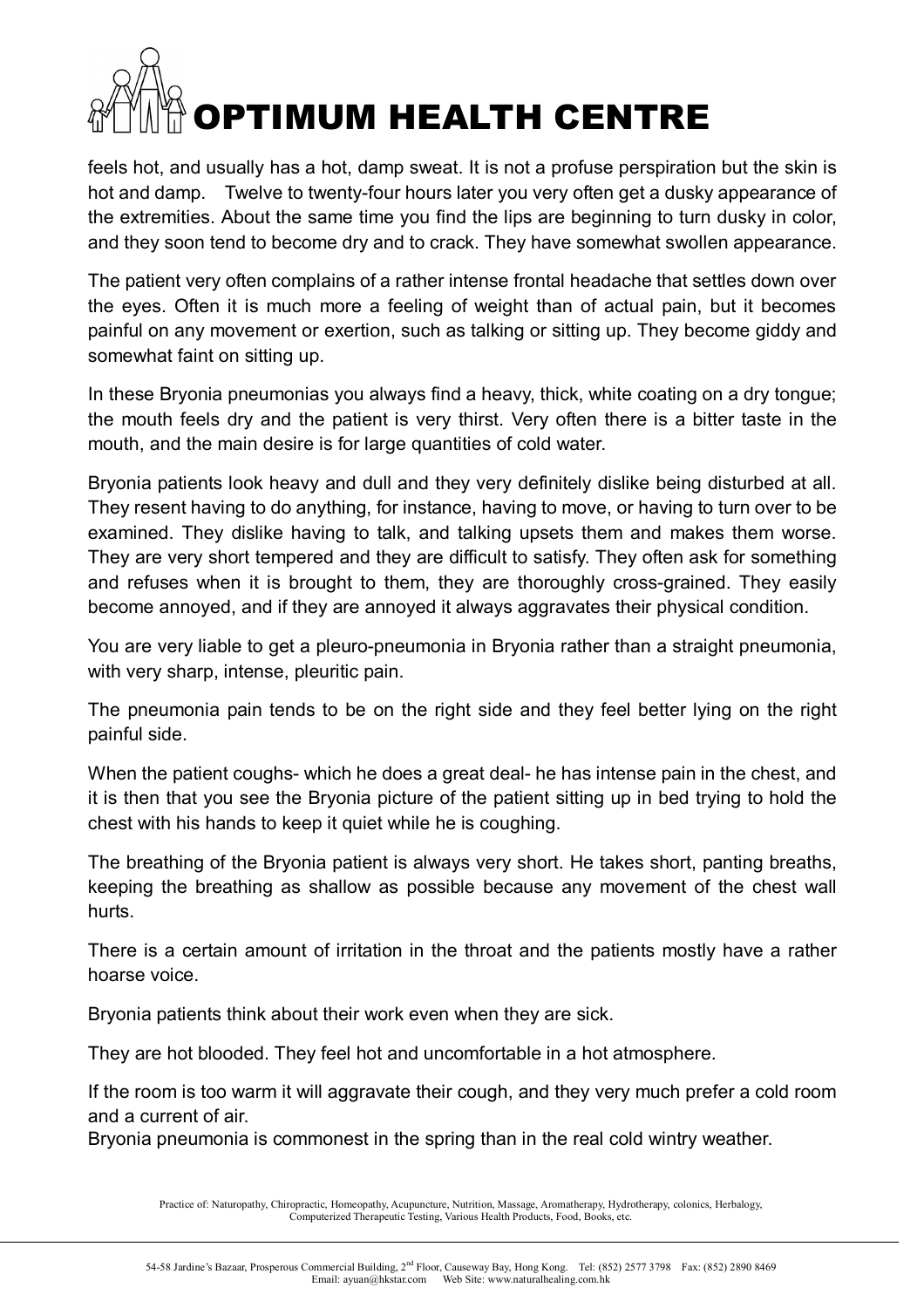**PHOSPHORUS** – Phosphorus pneumonia develops rather more quickly than the Bryonias one. The common story is that patient had been feeling very tired for possibly twelve or twenty-four hours, and then he went out into a cold atmosphere and on going out felt an acute sense of oppression or tightness in the chest. Usually the same night he felt hot and developed a dry cough. Possibly there was also a little hoarseness, or even actual loss of voice, and the feeling of tightness and oppression in the chest very much increased. Next he developed a sort of catchy respiration, a slight embarrassment on inspiration, and the breathing became rather difficult.

In appearance you will find the Phosphorus pneumonias have a brighter red flush than the Bryonia – they are not quite so dusky. Although they have a flush, when they are peaceful it tends to die down a bit, and you do not get the same degree of cyanosis of the lips. The skin surface is hot, and it is moist, but not so moist as in Bryonia. Though the patients are obviously tired they do not give you the same impression of sleepiness as the Bryonias do; they are more awake, they are more worried, and they are more anxious.

On seeing these patients you are immediately impressed by the fact that their respiration is seriously embarrassed. Their breathing is obviously difficult, and they say they cannot get enough air. Very early in the disease there are signs of the accessory respiratory mechanism coming into play, the chest wall is heaving a bit, the nose is flapping, and the patient is obviously having difficulty. In these earlier stages the difficulty is out of proportion to the actual physical signs to be found in the chest.

Next you notice the patient tends to be rather tremulous. The hands are a little shaky, the facial muscles are twitching, and there may also be irregular twitching of the alae nasi.

Always in these Phosphorus pneumonias there is a very trying, tormenting, irritating cough. And the cough is very often accompanied by a feeling of rawness, or burning in the chest.

In the earlier stages, the phosphorus tongue tends to be dry and reddish, and it gives you the appearance of being a little swollen. But by the third or fourth day there is a certain amount of light, dry, white or whitish-yellow coating. These Phosphorus patients are always intensely thirsty, and their desire in pneumonia, as always, is for cold drinks or something juicy or sour.

The most comfortable position for them is to be propped up with the chin tilted up and the head thrown well back, which they say very considerably helps their difficult breathing.

They are chilly patients and any draught of cold air is liable to excite any attack of coughing.

Unlike the Bryonia patients, Phosphorus patients dislike being left alone. They become scared if they are alone, and they feel very much more peaceful and comforted if they have someone about, particularly if they are in actual contact with them, It is not enough merely to sit by the bed of a Phosphorus patient, he wants you to hold his hand, and the actual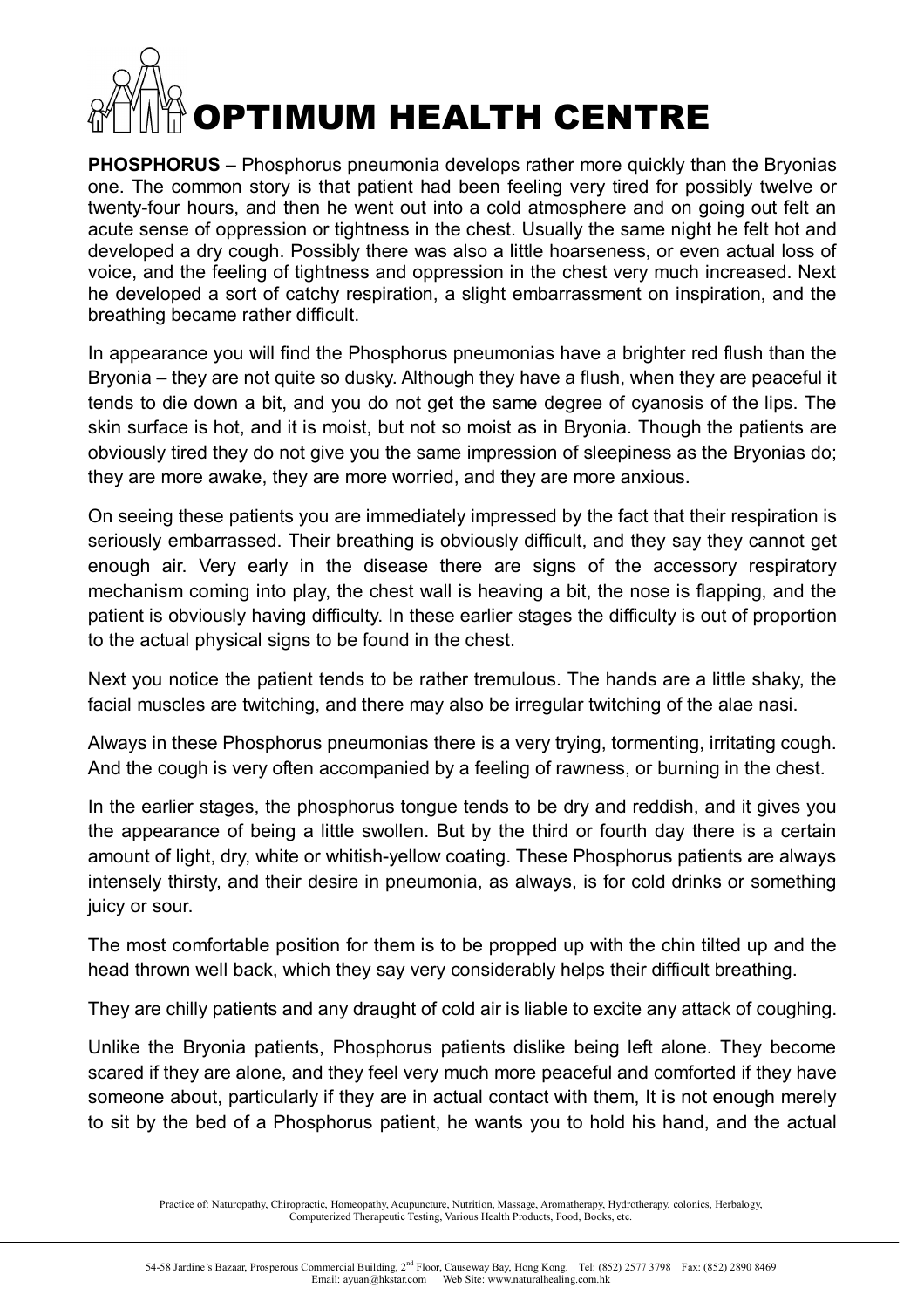physical contact give him a sense of great relief.

Regarding the sputum, the Phosphorus patient in the earlier stages there is a very tormenting, dry cough, with very little sputum indeed. By about the third day that sputum tends, to increase, and there is a rather bright, red streak through the mucous sputum. By the fourth day that red streak is becoming darker, and very soon afterwards the typical rusty sputum appears. The Phosphorus sputum is liable to be a little more watery, and although scanty it is easier to get up. The Bryonia sputum is more sticky, more difficult to expel and rather tends to hang about the mouth.

Like Bryonia they both run a temperature round about 103 degree, and they both tend to have quite a full strong pulse.

**IODUM** – Hoarse. *Raw* and tickling feeling provoking a dry cough. *Pain in larynx.*

Laryngitis, with painful roughness; worse during cough. Child grasps throat when coughing. Right-sided pneumonia with high temperature. Difficult expansion of chest, blood-streaked sputum; internal dry heat, external coldness. Violent heart action. Pneumonia. Hepatization spreads rapidly with persistent high temperature; absence of pain in spite of great involvement, worse warmth; craves cool air. Croup in scrofulous children with dark hair and eyes. Inspiration difficult. Dry, morning cough, from ticking in larynx. *Croupy cough,* with difficult respiration; wheezy. Cold extends downwards from head to throat and bronchi. Great weakness about chest. Palpitation from least exertion. Pleuritic effusion. Tickling all over chest. Iodum cough is worse indoors, in warm, wet weather, and when lying on back.

**VERATRUM VIRIDE** – The onset is very similar to that in a Phosphorus case. It develops at much the same rate, but is not attended by the same degree of oppression of the chest. In Veratrum viride there is a very much more rapid rise of temperature and there apt to be a much higher fever, probably running up to 105 degree.

Face is puffy and there is sensation of strong pulsation of the heart as if it is about to jump out of the chest. With high fever, there is delusion of faces and figures, terrifying delusions. Patient sweats profusely with droplets running down the face. But sweating cannot help reduce the fever. There is thirst and slight nausea and food taste sweet. Tongue coating tends to be thick and yellow and if you see a red streak running down the middle. This is a sure sign of the remedy.

In Veratrum viride, there is an aggravation from sitting up, but it is different; the patient do not become giddy which is the complaint of the Bryonia, they complain that their vision become dim. There is a certain amount of photophobia always.

The sputum in Veratrum viride comes in about midway between the Phosphorus and the Bryonia ones; it is not quite so bright as the Phosphorus and not quite so dusky as the